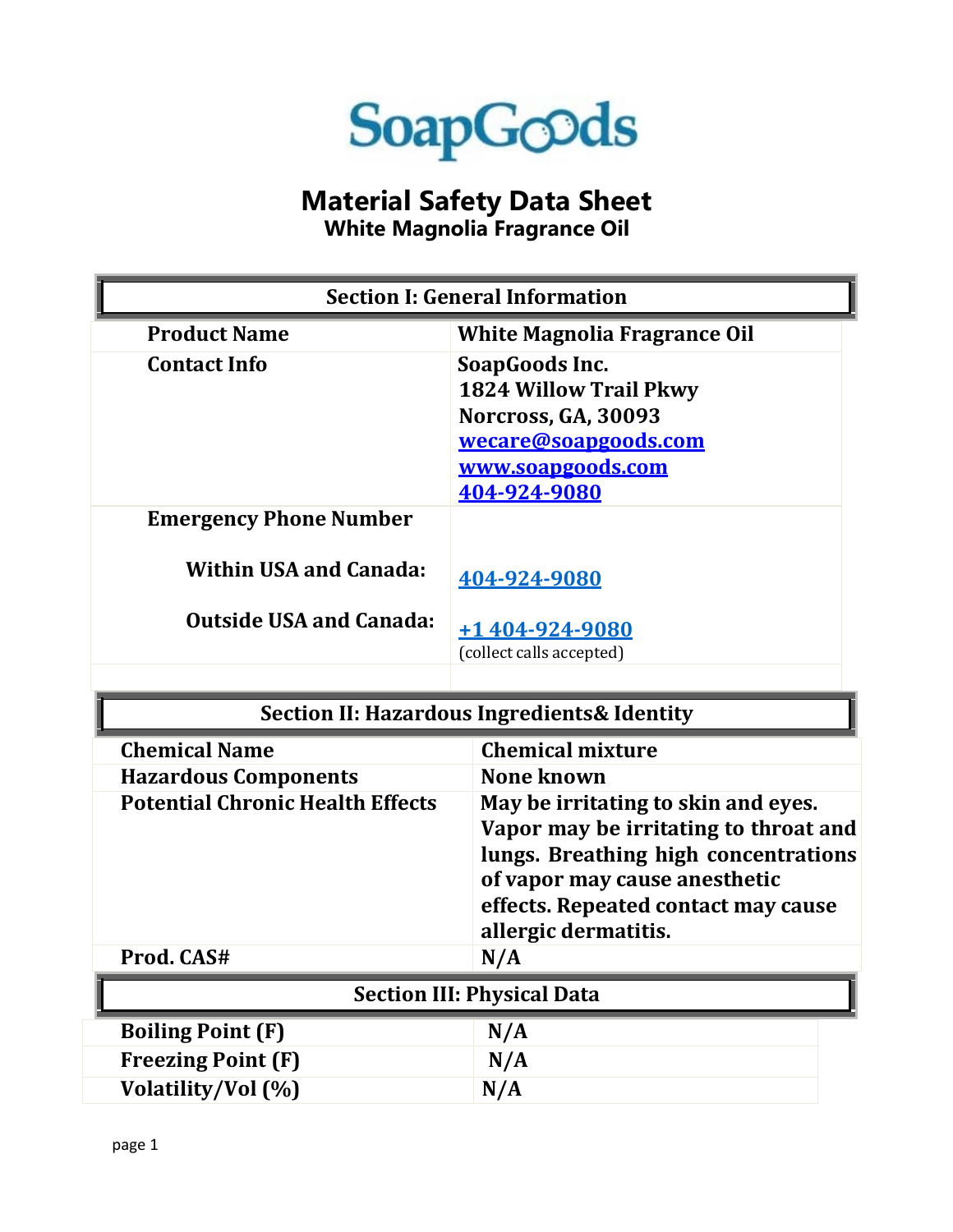| <b>Melting Point</b>                              | <b>UT</b>                                              |  |
|---------------------------------------------------|--------------------------------------------------------|--|
| Vapor Pressure mmHg@20°C                          | 0.1139                                                 |  |
| <b>Vapor Density (air=1)</b>                      | N/A                                                    |  |
| Solubility in H 0                                 | Insoluble                                              |  |
| <b>Appearance / Odor</b>                          | <b>Yellow liquid</b>                                   |  |
| Specific Gravity @ 25°C                           | 0.9560                                                 |  |
| <b>Evaporation Rate</b>                           | N/A                                                    |  |
| pH                                                | N/A                                                    |  |
| <b>Section IV: Fire and Explosion Hazard Data</b> |                                                        |  |
| <b>Flash Point</b>                                | $180°$ F                                               |  |
| <b>Lower Flame Limit</b>                          | N/A                                                    |  |
| <b>Higher Flame Limit</b>                         | N/A                                                    |  |
| <b>Extinguish Media for Fire</b>                  | Foam, Co2, Dry chemical                                |  |
| <b>Special Firefighting Procedure</b>             | <b>Self-contained breathing</b>                        |  |
|                                                   | apparatus and protective                               |  |
|                                                   | clothing.                                              |  |
|                                                   |                                                        |  |
| <b>Unusual Fire Hazard</b>                        | <b>None found</b>                                      |  |
|                                                   | <b>Section V: Health Hazard Data</b>                   |  |
| <b>First Aid Procedures:</b>                      |                                                        |  |
| <b>Inhalation</b>                                 | Remove to fresh air. If                                |  |
|                                                   | breathing has stopped or is                            |  |
|                                                   | irregular, administer artificial                       |  |
|                                                   | respiration and oxygen. Seek                           |  |
|                                                   | medical attention.                                     |  |
| <b>Skin Contact</b>                               | Wash with soap and water,                              |  |
|                                                   | flush with large quantities of                         |  |
|                                                   | water. Keep contaminated                               |  |
|                                                   | clothing away from skin.                               |  |
| <b>Eye Contact</b>                                | If swallowed, immediately                              |  |
|                                                   | dilute with two 8 oz glasses of                        |  |
| <b>Ingestion</b>                                  | water or milk.<br><b>Contact physician immediately</b> |  |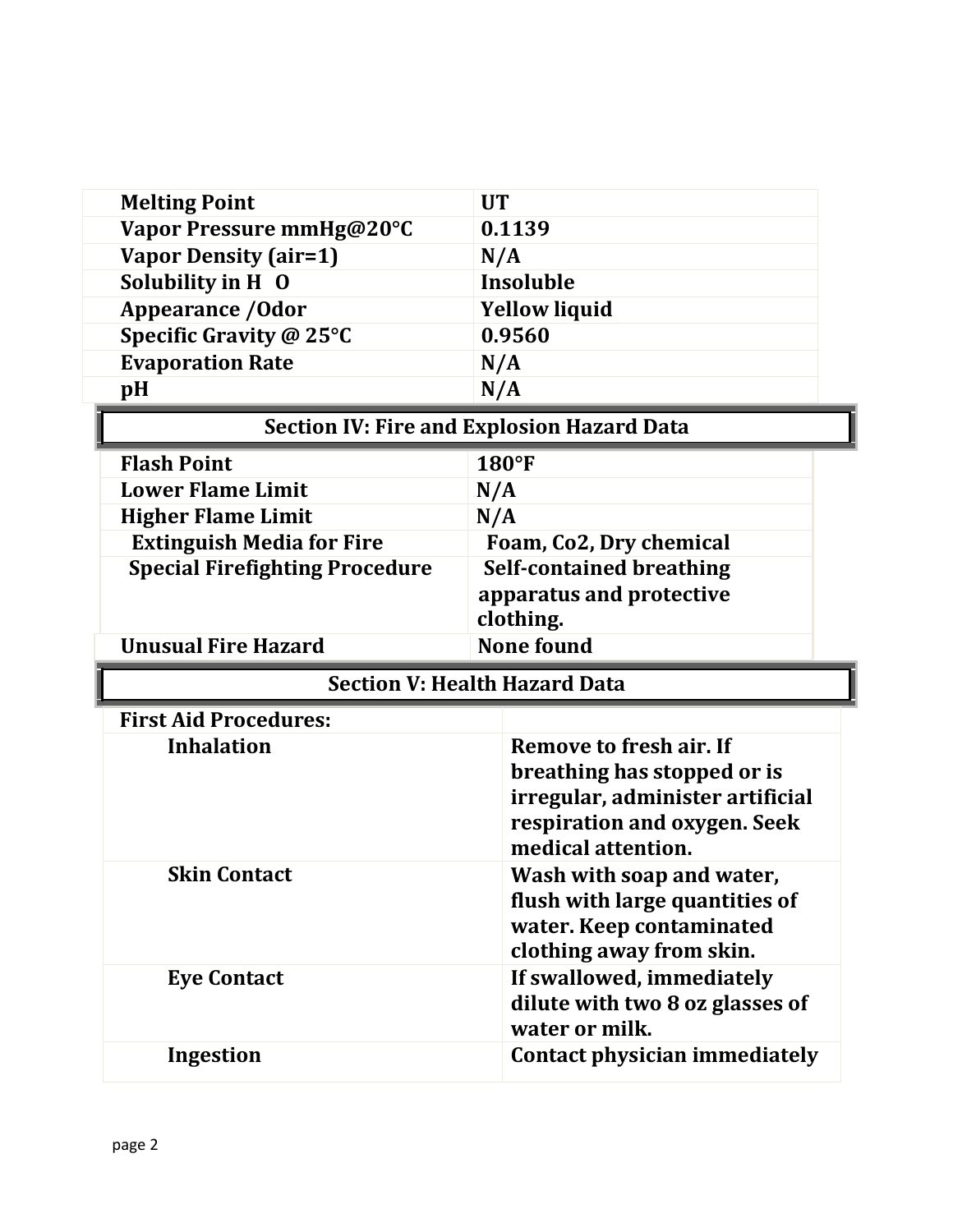| <b>Section VI: Reactivity Data</b>          |                                                                                                                                                                                                  |
|---------------------------------------------|--------------------------------------------------------------------------------------------------------------------------------------------------------------------------------------------------|
| <b>Chemical Stability</b>                   | <b>Stable</b>                                                                                                                                                                                    |
| <b>Conditions to Avoid</b>                  | N/A                                                                                                                                                                                              |
| <b>Incompatible Materials</b>               | N/A                                                                                                                                                                                              |
| <b>Decomposition Products</b>               | N/A                                                                                                                                                                                              |
| <b>Hazardous Polymerization</b>             | <b>Will not occur</b>                                                                                                                                                                            |
| <b>Section VII: Spill or Leak Procedure</b> |                                                                                                                                                                                                  |
| <b>For Spill</b>                            | <b>Cover liquids with absorptive</b><br>material. Sweep spilled material and<br>discard into approved disposal<br>container.                                                                     |
| <b>Waste Disposal Method</b>                | Used containers may contain<br>flammable or combustible residue.<br>Dispose of in accordance with local,<br>state, and federal regulations.                                                      |
| <b>Section VIII: Special Protection</b>     |                                                                                                                                                                                                  |
| <b>Respiratory Protection</b>               | In well-ventilated areas, respiratory<br>protection is not normally required.<br>In confined, poorly ventilated areas,<br>the use of NIOSH approved<br>respiratory protection is<br>recommended. |
| <b>Ventilation</b>                          | Provide adequate ventilation. Use<br>local exhaust fan if necessary.                                                                                                                             |
| <b>Protective Gloves</b>                    | The use of chemical resistant gloves<br>is recommended.                                                                                                                                          |
| <b>Other Protective Equipment</b>           | Acceptable industrial hygiene<br>practices should be maintained.                                                                                                                                 |
| <b>Handling &amp; Storage</b>               | Apply according to good<br>manufacturing and industrial<br>hygiene practices.<br>It is recommended that this<br>material be stores in a cool, well-                                              |